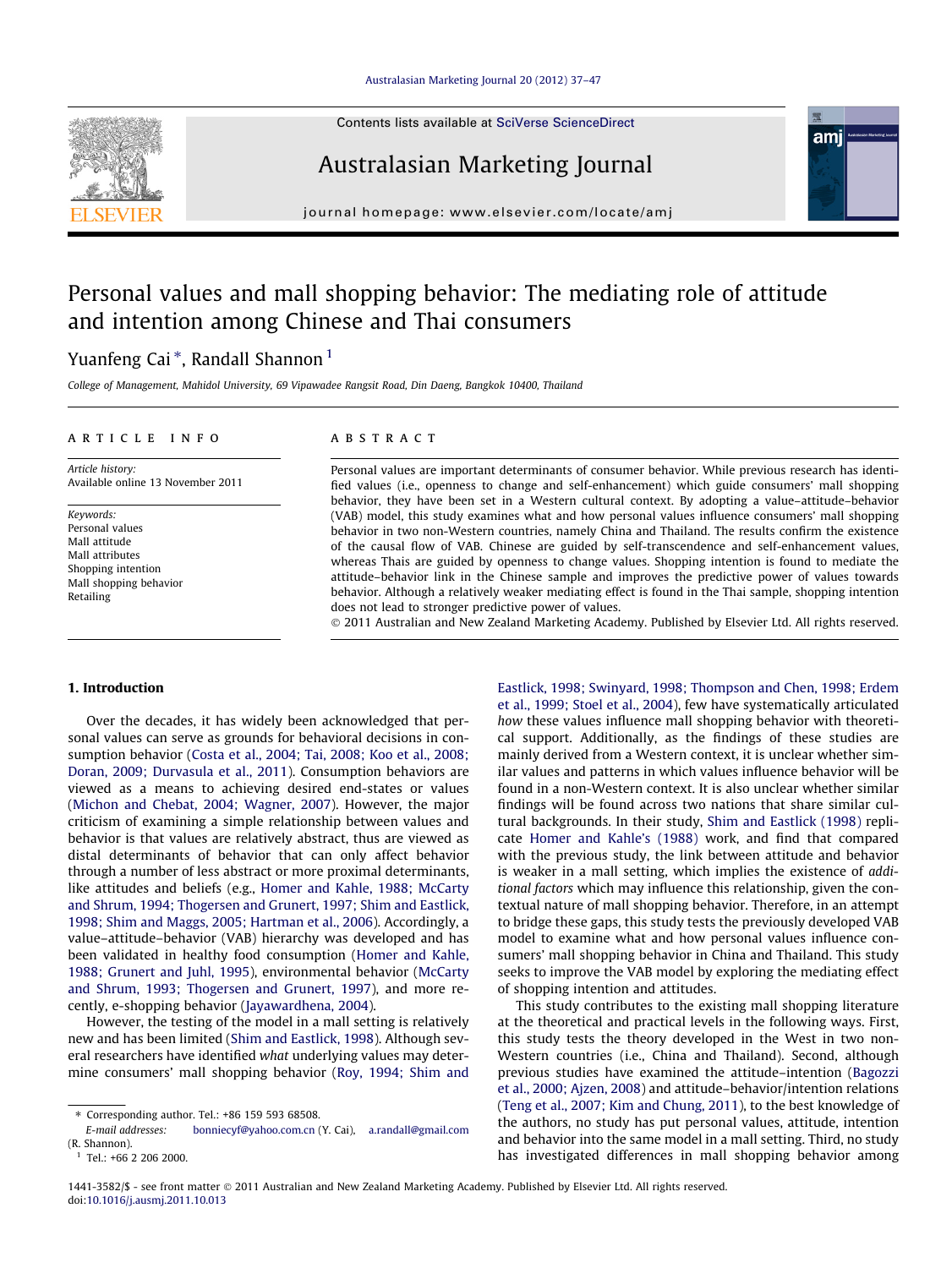consumers in China and Thailand, two countries which share a similar cultural background. Fourth, the findings of this study can help mall managers to craft effective competitive marketing strategies by meeting consumers' wants and needs at a deeper level. [Bachrach \(1995\)](#page--1-0) proposes that understanding the underlying personal values that guide consumers' mall shopping behavior will enable mall managers to win their shoppers emotionally and gain their trust relatively more easily.

#### 2. Theoretical background and hypotheses

A previous study in a Western context suggests that personal values are determinants of consumers' mall shopping behavior, however, values only influence behavior indirectly through the mediating effect of attitude [\(Shim and Eastlick, 1998](#page--1-0)). Values are culturally determined ([Rokeach, 1973](#page--1-0)), thus it is proposed that although a similar causal flow will be found in a non-Western context, values that predict mall shopping behavior of Western shoppers may be different from the ones that predict Chinese and Thai shoppers' behavior, given their sharp differences in cultural backgrounds. It is argued that in addition to attitude, other factors may also exist to influence the value–behavior relationship, as mall shopping is a contextual-driven behavior ([Shim and Eastlick,](#page--1-0) [1998\)](#page--1-0). Extant literature suggests that compared with attitude, shopping intention is a closer cognitive antecedent of behavior (e.g., [Fishbein and Ajzen, 1975; Fisher and Fisher, 1992; Gollwitzer,](#page--1-0) [1993\)](#page--1-0). Therefore, it is argued that the VAB model may be improved by considering the mediating effect of shopping intention. Accordingly, a hypothesized model is developed. As shown in Fig. 1, the model outlines the indirect relationship between personal values and mall shopping behavior through the mediating effect of attitude and shopping intention. In the following section, the relationship between each pair of constructs and relevant hypotheses will be discussed.

#### 2.1. Value, attitude and behavior

A value is defined as ''an enduring belief that a specific mode of conduct or end-state of existence is personally or socially preferable to an opposite or converse mode of conduct or end-state of existence'' [\(Rokeach, 1973, p.5](#page--1-0)). Consistent with the notion that ''all shopping centers are to some degree leisure centers'' ([Howard,](#page--1-0) [2007, p.668](#page--1-0)), Western consumers' mall shopping behavior has been found more likely to be motivated by social and/or recreational needs [\(Sit et al., 2003; Ruiz et al., 2004; De Nisco and Napolitano,](#page--1-0) [2006; Maronick, 2007; Lotz et al., 2010\)](#page--1-0). Driven by these needs, [Roy \(1994\)](#page--1-0) proposes that affiliation, power, or stimulation are specific values that are positively correlated with mall shopping



Fig. 1. Hypothesized model.

behavior. In a more systematic study, [Shim and Eastlick \(1998\)](#page--1-0) find consumers who exhibit stronger social affiliation (i.e., fun and enjoyment and friendly relationship) and self-actualizing values (i.e., self-fulfillment, sense of accomplishment and self-respect) are more likely to stay longer and spend more money in the mall. Similarly, [Swinyard \(1998\)](#page--1-0) argues that frequent mall shoppers tend to place more importance on both self-actualizing and social affiliation values (i.e., 'sense of belonging', 'warm relationships', 'security' and 'excitement' values). More recently, [Michon and Chebat](#page--1-0) [\(2004\)](#page--1-0) find French-speaking and English-speaking Canadian mall shoppers are guided by hedonic values. Other researchers propose a positive effect of hedonic values on perceived mall image ([Thompson and Chen, 1998; Erdem et al., 1999\)](#page--1-0) and shopping intention ([Stoel et al., 2004](#page--1-0)). In terms of [Schwartz's \(1992\)](#page--1-0) value scale, the social affiliation dimension of values (fun and enjoyment and friendly relationship) are similar to the openness to change dimension (self-direction, stimulation and hedonism); while the self-actualizing dimension (self-fulfillment, sense of accomplishment and self-respect) are similar to the self-enhancement dimension of values (power and achievement). In terms of [Schwartz's \(1992\)](#page--1-0) value scale, Western consumers' mall shopping behavior is more likely to be influenced by openness to change and self-enhancement values.

Western countries tend to share individualistic cultural values ([Hofstede, 1980\)](#page--1-0). Several scholars propose that consumers from individualistic cultures are more hedonic than individuals from collectivistic cultures [\(Schwartz, 1992; Triandis, 1993; Kacen and](#page--1-0) [Lee, 2002\)](#page--1-0). Given that values are culturally determined [\(Rokeach,](#page--1-0) [1973\)](#page--1-0), as a collectivist country, it is reasonable to assume that the openness to change and self-enhancement values may not be used to determine Chinese consumers' mall shopping behavior. [Schwartz \(1992, 1994\)](#page--1-0) and [Triandis \(1993\)](#page--1-0) suggest that members of collectivistic societies tend to place the highest value on selftranscendence and conservation values (the two dimensions that are conflicting with the self-enhancement and openness to change dimensions of values respectively). [Roth \(1995\)](#page--1-0) argues that markets with low individualism value products to fulfill social or functional needs to reinforce group membership and affiliation or reduce the risk of not being accepted. Chinese mall shoppers are more likely to shop for a singular utilitarian reason rather than hedonic or social reasons [\(Tse et al., 1989; Tse, 1996; Li et al., 2004\)](#page--1-0). Thus, Chinese shoppers may view shopping at the mall as a utilitarian task, rather than a place for leisure activities. Therefore, Chinese shoppers will be more likely to be guided by self-transcendence and conservation values, the two values that are more likely to guide the utilitarian-oriented shopping behavior.

Similarly, as a collectivistic oriented country, Thai consumers' mall shopping behavior should also be guided by self-transcendence and conservation values. However, based on an ethnographic study, [Phillips \(1966\)](#page--1-0) proposes that mai pen rai and sanuk, as two important Thai values, have made Thais more individualistic than they are widely assumed. This is supported by [Punyapiroje \(2002\),](#page--1-0) who finds individualism exists within Thai culture. The value of mai pen rai (literally, something doesn't matter) suggests that adverse outcomes will get better eventually, so one should not worry about them [\(Warner, 2003\)](#page--1-0). The value of sanuk (literally, fun and joy) reflects that Thais tend to view life as full of fun and joy and not to be taken too seriously, even in the context of work ([Warner, 2003](#page--1-0)). In addition, influenced by Buddhist teachings, Thais exhibit a strong present orientation. Several scholars have noted their tendency to seek present or immediate gratification [\(Skinner, 1962; Slagter and Kerbo, 2000\)](#page--1-0). [Chetthamrongchai](#page--1-0) [and Davies \(2000\)](#page--1-0) propose that hedonic shoppers score relatively high on present orientation, indicating that they are more concerned with what is happening now than in the past or in the future. Taken together, it is suggested that while Thailand is also a